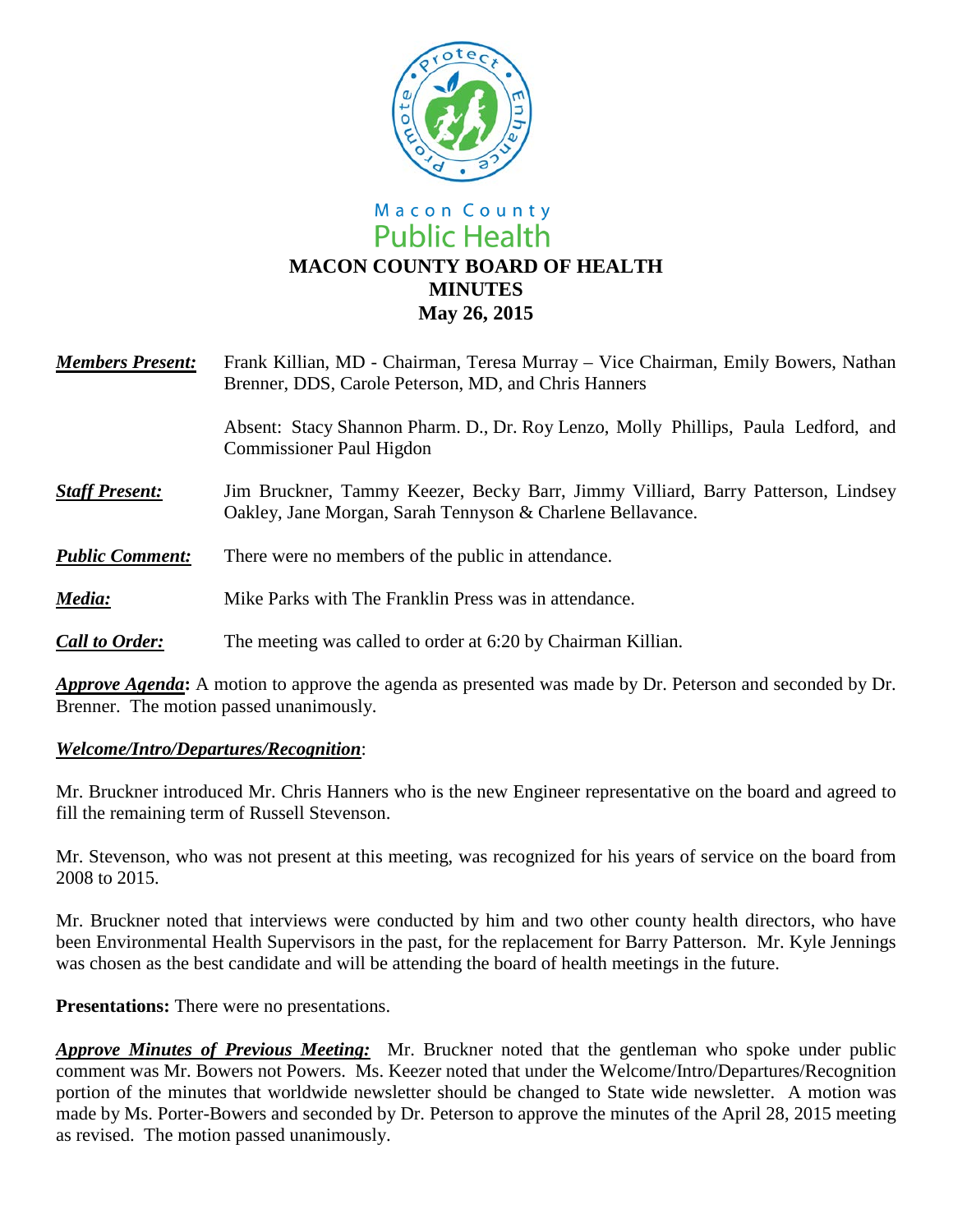## **Old Business**

*Construction Authorization:* Mr. Bruckner reported that in response to the guidance from Chairman Killian at last month's meeting Commissioner Higdon invited Mr. Bruckner to come to the Board of County Commissioner's meeting last month to discuss a fee waiver for the construction authorization. Mr. Bruckner indicated that in December 2014 we received guidance from the state regarding the non-transference of septic Construction Authorization (CA) Permits with a change in ownership. Because of the change CA permits become invalid at the time of purchase by a new owner. Mr. Higdon asked if the Commissioners would waive the fee. The commissioner's agreed. If there is no change in the site plan or the size of the dwelling there will be no fee. If either of those items change owners would have to reapply for the permit and pay a new fee. For permits issued during the affected period the fee will be waived [NOTE: all the affected permits will naturally expire by December 2016]. Permits issued in the future will be to advise those individuals to apply just for an IP and not pull a Construction Authorization (CA) septic permit until they are ready to put it in the ground. Environmental Health is issuing refunds to property owners who purchased permits as a consequence from December until the date of the commissioner's meeting. Dr. Killian asked if there was a significant loss of income due to the fee waiver. Mr. Bruckner indicated that he did not see that we would have more than a handful due to the slow transition of property. He discussed this with Kyle Jennings and he will be looking into fees that other counties are charging for permitting and comparing it to ours. Mr. Patterson indicated that in the past when we have reviewed these fees we have found that our county fees are comparable to other counties. Mr. Bruckner has asked Mr. Jennings to present his findings at next month's board of health meeting.

*Budget Update:* Ms. Oakley referred the board members to the report in their packets. A copy of her report is attached to these minutes. She noted there were a few expenditure items in the budget that have not yet cleared i.e. vehicle, ultrasound machine, employee health medical equipment and supplies. Additionally, there are some revenues which are not showing on this report i.e. \$11,000 for Environmental Health, rent from CDSA and, tobacco funds which Mr. Bruckner will talk about later. Ms. Keezer noted that the 2015/16 budget was presented to the County Manager and the Commissioners. We have not heard anything at this time from the Commissioners or been asked to appear before them.

*Old Franklin Landfill:* Mr. Bruckner noted that there were several questions raised at the last meeting regarding this issue. Since then they have met with Chris Stahl from the landfill and Mike Franks from The Franklin Press. Our job is to monitor the abandonment of the wells. What has been done in the past is to disconnect the power from the well and disconnect plumbing from the homes, which does not meet the requirements for properly 'abandoning' a well. This is not an imminent health hazard as long as these wells remain disconnected from the homes there is not an immediate risk. Our responsibility at this point is to make sure that no homes are reconnected to these wells and that they are all abandoned properly. Mr. Patterson noted that there was a new approved grout that the contractors will be using to fill and abandon the wells. Ms. Mason, REHS in Environmental Health will be the point person for continued monitoring of the well abandonment process and will be keeping the new Environmental Health Supervisor, Mr. Jennings, up to date on any changes in this topic.

#### **New Business**

*Public Health Law Update:* Ms. Keezer noted that she and Mr. Bruckner had attended the annual Public Health Law update conference in April. Ms. Keezer and Mr. Bruckner reviewed/discussed with the Board members the following topics which were covered at the conference: Social Media, Isolation and Quarantine Authority of the Health Director, HIPAA Breaches, Delegation of Authority from the Health Director, Responsibility for Decedents and Rabies Control. A summary of the information covered follows…

Ms. Keezer covered the topic on social media. She indicated that it was suggested that when we do our client surveys we ask them what types of social media they prefer to use. She also indicated that anything that is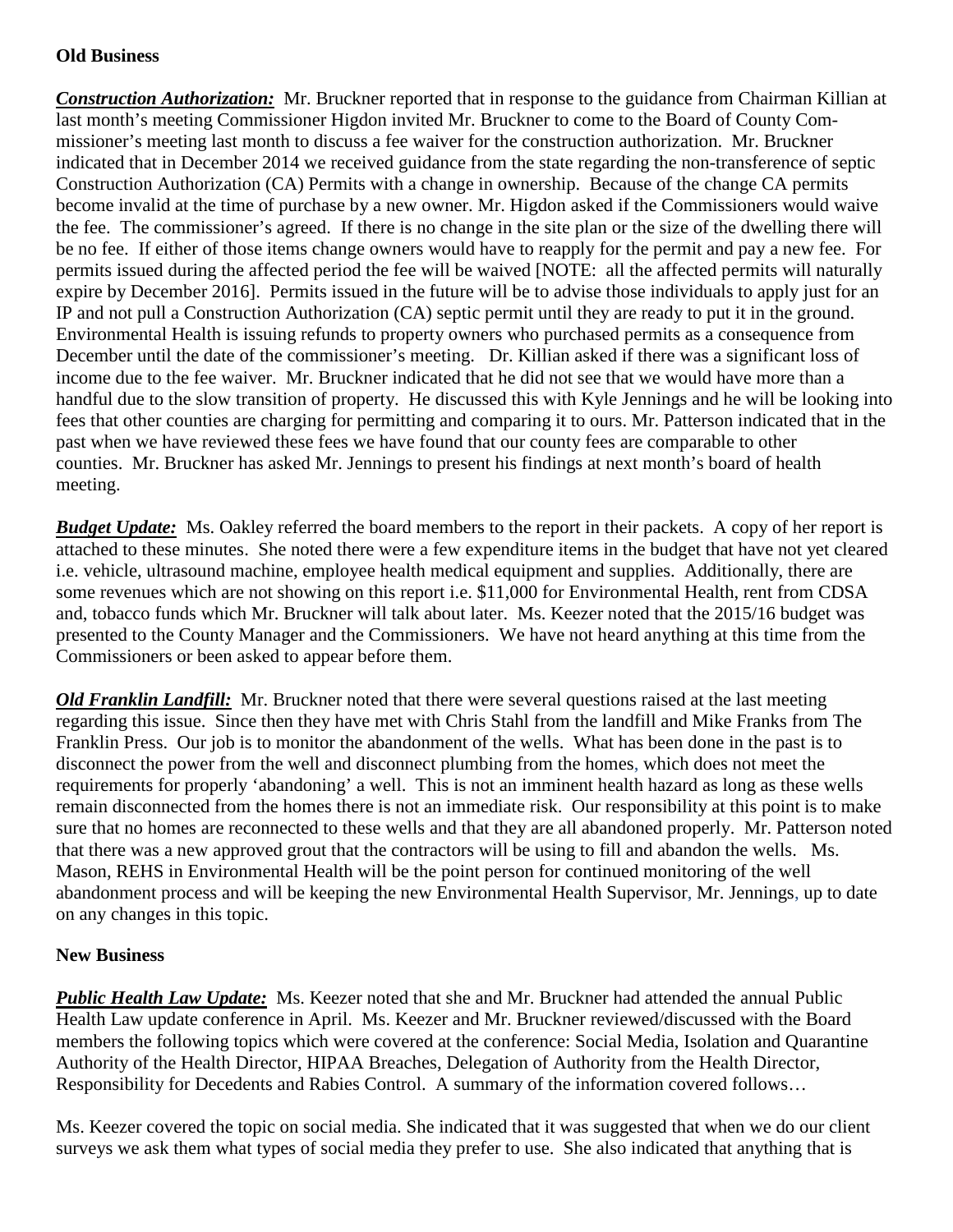posted on any of our social media sights is subject to the public information law and has to be kept as public record for a period of time.

Mr. Bruckner reviewed the Isolation and Quarantine information discussed at the conference. He noted the Isolation or Quarantine order can never exceed 30 days. If more than that is required it has to go to superior court and it can only be extended another 30 days. The only case Mr. Bruckner has ever seen was a case of a TB patient refusing to take their medication.

Ms. Keezer reviewed HIPAA policy and noted that the County should have its own HIPAA policy and that is the policy we should be following. We currently have our own department HIPAA policy. Ms. Keener is in charge of our agency HIPAA policy.

Mr. Bruckner discussed Delegation of Authority from the Health Director. He noted that there is currently an authorization on file for Mr. Patterson to act on behalf of the Health Director in the event an animal needs to be isolated or quarantined. Ms. Keezer has been given authority to act on behalf of the Health Director in the event of any personnel issues and isolation/quarantine of humans. The state has indicated that there should be a copy of the letters on file with the state and are recommending having one individual named and to assume all responsibilities of the Health Director. This would only apply if the Health Director is not available and cannot be reached. Every effort must be made to contact the Health Director before any actions can be taken. Mr. Bruckner will be updating the delegation letter to the state and keep the board updated.

Ms. Keezer discussed the Responsibility of Decedents and reviewed our responsibility in private burials, transporting of a deceased body outside the state for burial and several other reminders of our role in deaths as the Deputy Registrar for Death Certificates and Vital Records. She highlighted for discussion a new trend called "green burials", which is the composting of human remains. This is being piloted at Western Carolina University and can be read about in an article in the Wall Street Journal called "Corpses to Compost". This is in the experimental phase. Dr. Peterson asked about the actual process. Ms. Keezer gave an overview and referred members to the referenced article.

Mr. Bruckner noted that there was also discussion regarding rabies. There are only three people in the state that can give rabies shots, a registered vet, a vet technician who is directly supervised by a vet and certified rabies vaccinators. Animal control is to notify Health Director within 24 hours if an individual shows up in an ER or doctor's office with a dog bite. The animal should be quarantined and this must be coordinated through the local Health Director. There is a Dangerous Dog board that can hear appeals once a dog is determined to be dangerous or potentially dangerous. The Health Director is the only one that can declare an animal vicious.

Mr. Bruckner noted that this was part of our annual Public Health Law Update for the Board and was an accreditation requirement every year. He asked if anyone had any additional questions or comments. There were none.

*Operating Procedure Policy Change:* Mr. Bruckner referred the board members to the attachment in their books. He noted that as a result of the workgroup lunches they had with the Board members he has proposed an additional item under order of business in the Operating Procedure of the Board of Health. The suggested change is to add a Next Meeting topic to the meeting agenda. This can be used for agenda items board members want to discuss, general updates, emerging issues, etc. After a brief discussion a motion was made by Dr. Peterson to add the suggested items to the board of health agenda. Ms. Porter Bowers seconded the motion. The motion passed unanimously.

*1422 Chronic Disease Grant:* Ms. Tennyson reported that the official name of the grant is State and Local Public Health Actions to Prevent Obesity, Diabetes, Heart Disease and Stroke (ODHDSP). There are four budgets that have to be submitted for this grant. We are one of five regions who received the grant and the only one from the west. A copy of Ms. Tennyson's PowerPoint presentation is attached to these minutes. The first component of the grant is the Environmental Health component. The focus of this component is to promote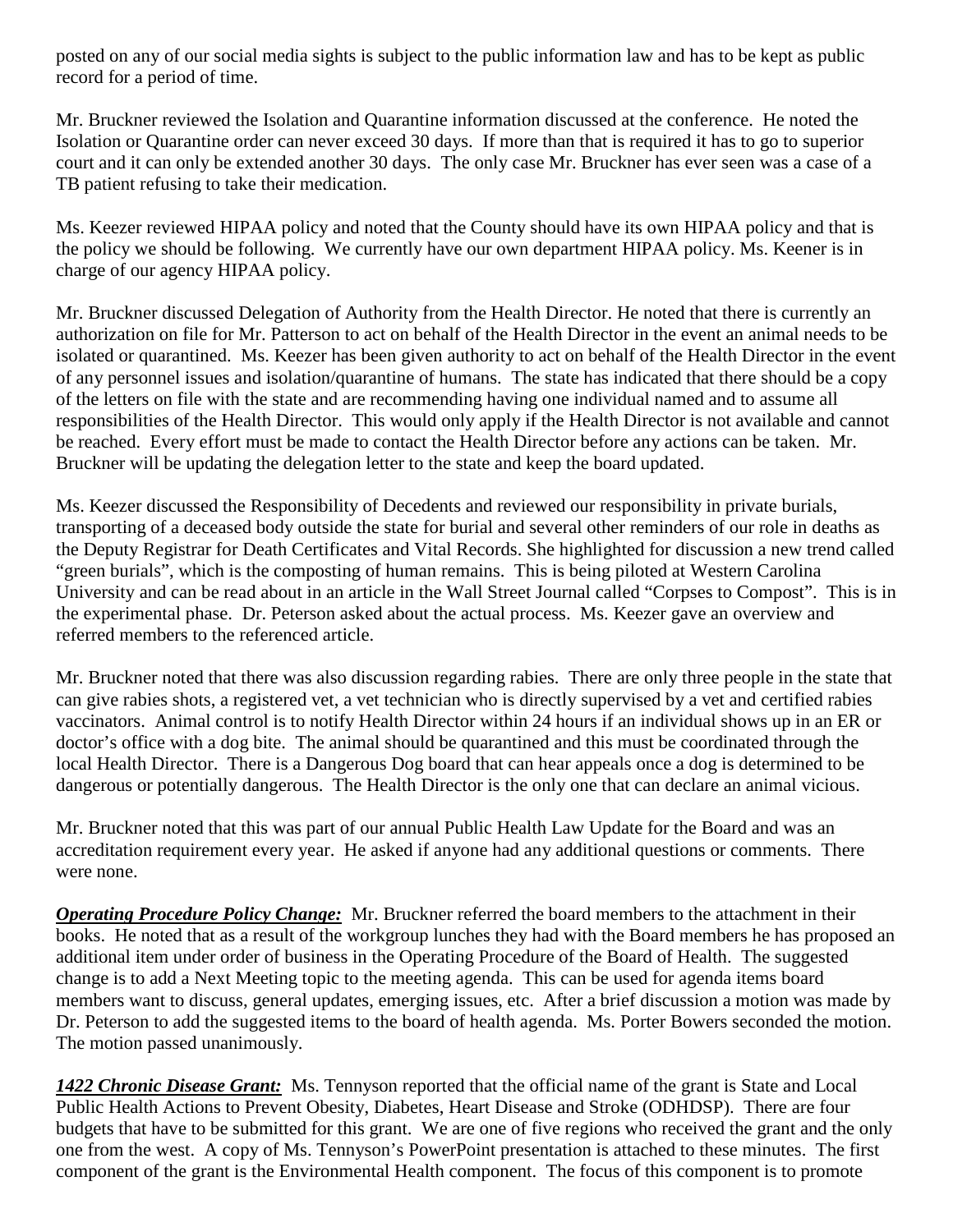healthier options in schools, stores, homes, churches, etc. The next component is the lifestyle change component which will be focusing on diabetes education and prevention programs. The third component relates to the quality improvement and measures at the provider level. The last component is the increase the clinical linkages in the community to support heart disease, stroke and diabetes prevention efforts so providers know where to refer their patients. There will be two positions in our territories for supporting personnel. Ms. Tennyson asked if any of the board members had any questions. Dr. Killian asked when we would be getting the grant. Ms. Tennyson noted that the grant started in April. Dr. Peterson noted that Memorial Mission is going to the ACO plan as well and asked if there was any way to coordinate with them. Mr. Bruckner noted that they have actually met with some of the Mission personnel to coordinate some of these services. The first service we have discussed piloting with them is the diabetes program. The management of the physician practices is done through Mission. MAHEC is providing all of the quality improvement efforts. Mission Health Partners includes all of the Mission Medical partnerships and the Medicare ACO that was formed back at the beginning of the year. We are having these discussions regarding partnering and will continue to pursue this. Dr. Peterson asked about centering programs such as peer support group education for OB and Diabetes. Mr. Bruckner indicated that we do currently provide Diabetes education classes and will continue to keep discussion flowing for others.

*Environmental Health – Food & Lodging – Restaurant Closures:* Ms. Morgan, REHS was asked to come before the Board of Health to discuss our food and lodging program and the procedure for restaurant closures. She noted that recently she has been involved in a significant closing due to a sanitation score less than 70. She indicated another possibility for closure would be in an investigation of food borne illness outbreak which we have not had in Macon County for more than seven years. Environmental Health receives both valid and unwarranted complaints and is required to investigate both. The requirements are very specific regarding heating and cooling of potentially hazardous foods. During the most recent investigation the majority of food item they looked at had not been stored or heated properly. The staff present at the facility was inexperienced and not properly trained. Mr. Patterson noted that this is not an easy decision to make and he complimented Ms. Morgan and Mr. Mintz on an excellent job in this case. Ms. Morgan mentioned that the restaurant owners have an option to appeal and there is a legal process for the protection of the public that must be complied with after the closing is put into effect.

*Form Fees:* Ms. Oakley noted that we did not have a fee for the completion of forms that need to be completed in relation to a clinic visit and we would like to add this fee. This fee would not be imposed for the first form associated with the purpose of the visit but would apply to subsequent forms requested by the patient. For example, an appointment for a school physical requires the Physician to fill out the school physical form which would be done at no charge. However, if the patient requests a sports form or work form be filled out in addition to the school form, there would be a charge for the sports and/or work form. We are proposing a \$25.00 fee for each additional form. These forms would be completed within a 24 hour period. A motion was made by Dr. Peterson and seconded by Dr. Brenner to approve the request for a forms fee of \$25.00. The motion passed unanimously.

**Primary Care Fee Structure:** Mr. Bruckner noted that they wanted to advise the board of the need for primary care in the community. Public health is not generally a primary care provider. We have our free clinic here and in Highlands. There are a lot of acute episodic patients that are seen through the free clinic. However, we do have the availability to expand some of the primary care services we can offer. Currently we provide services to our Family Planning clients as it is less expensive for us to provide the services here than it would be to contract out for these services. If we expand these services we want to be able to offer an application process and get a mix of insured, underinsured and uninsured. Dr. Dewhurst is here Monday, Wednesday, Thursday and Friday and we could expand the number of primary care patients he sees. We believe he would have the capacity to add approximately 100 – 150 patients. Danielle Koman will be spending the majority of her time seeing employee health patients; however, we are discussing the possibility of her having an additional 50 primary care patients. We would like to consider uncomplicated primary care patients. We would also like to focus on those patients who are over twenty one. We are having discussions already regarding the primary care fees. We have discussed a sliding fee scale. All of the options will need Board approval. This discussion is meant to be